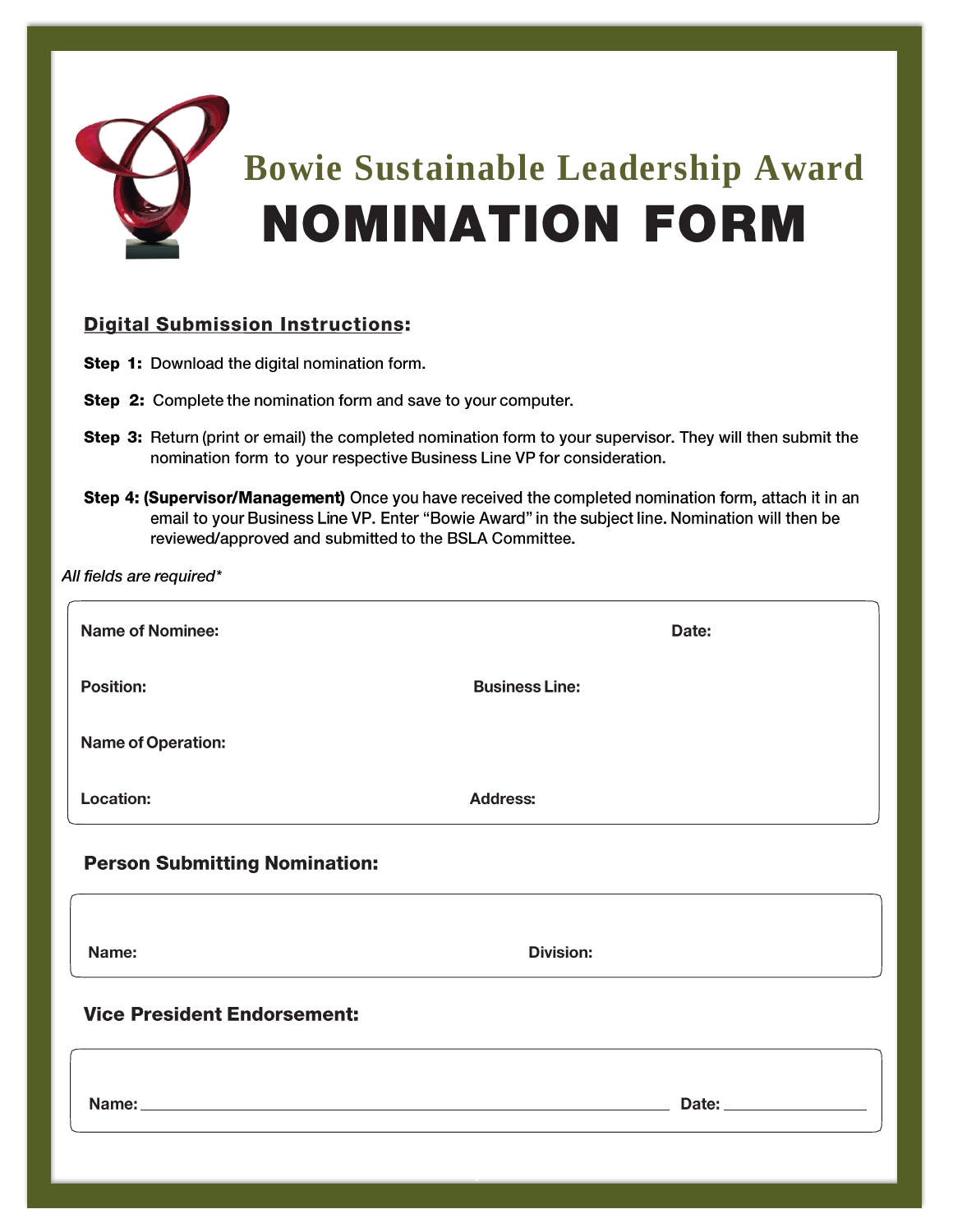# **LEADERSHIP QUALITIES**

Please provide specific examples of when your nominee demonstrated the following Leadership Qualities. Supply enough details and sufficient information to provide insights into the nominee's attributes (additional writing space is available on the back page). You are welcome to attach additional pages as you deemnecessary.

Fill out the Nomination Form telling us about your nominee's capacity of leadership to manageday-to-day operations and adapt to change.

REFERENCE NOTE: Consider Context, Vision, Resources, Results, Innovation and Cohesion (for further details, please refer to the Nomination Reference Guide)

1. Their work aligns with the PWT Core Values, Mission and Vision.

2. They see the big picture. They recognize, embrace, and promote the differences between the Lines, Divisions, and Branches; but also see where collaboration yields great value for PWT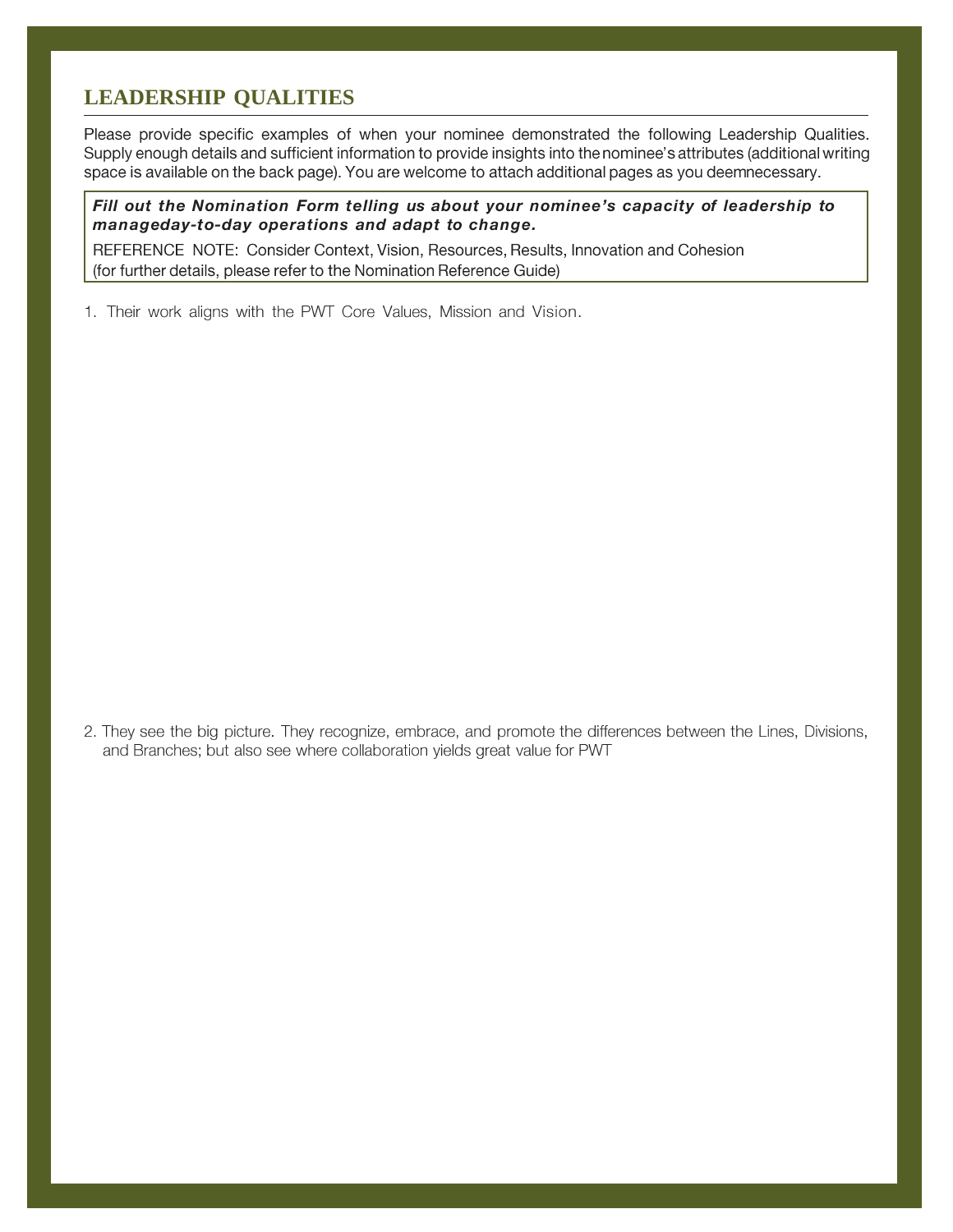3. They set realistic priorities. They deliver their work on time and on budget. They accomplish objectives and meet targets.

4. They look for creative ways to improve and innovate and encourage their team to do the same.

5. They are self-aware and authentic. They manage around and through setbacks and mistakes.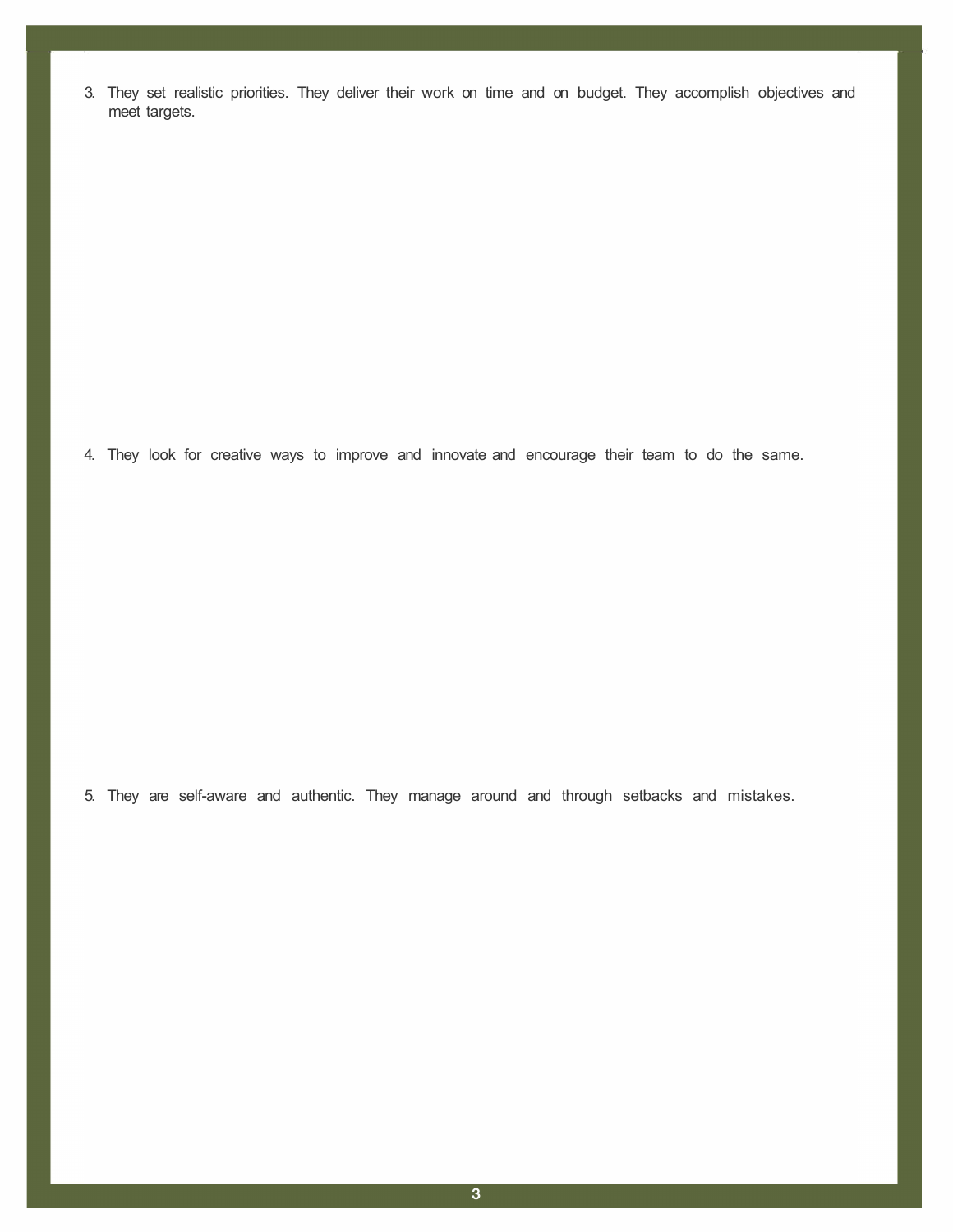6. They collaborate, build teams, and develop agreements on accountability. They encourage, inspire, and help get things done.

 $\epsilon$ 

 $\bar{c}$ 

ł,

 $\epsilon$ 

l,

 $\epsilon$ 

 $\overline{\phantom{a}}$ 

 $\ddot{\phantom{a}}$ 

 $\bar{1}$ 

 $\epsilon$ 

 $\bar{z}$ 

 $\bar{z}$ 

 $\bar{z}$ 

 $\overline{\phantom{a}}$ 

 $\bar{\tau}$ 

 $\bar{z}$ 

 $\bar{z}$ 

 $\bar{z}$ 

 $\bar{z}$ 

 $\overline{\phantom{a}}$ 

 $\ddot{\phantom{a}}$ 

 $\bar{z}$ 

 $\mathcal{L}_{\mathrm{c}}$ 

 $\hat{\boldsymbol{\beta}}$ 

 $\bar{z}$ 

 $\overline{\phantom{a}}$ 

 $\overline{\phantom{a}}$ 

 $\bar{z}$ 

 $\bar{z}$ 

 $\bar{\gamma}$ 

 $\bar{z}$ 

 $\bar{z}$ 

 $\bar{z}$ 

7. They use clear, concise, consistent communications that connect with the intended audience, and that provide compelling reasons to care about accomplishing objectives.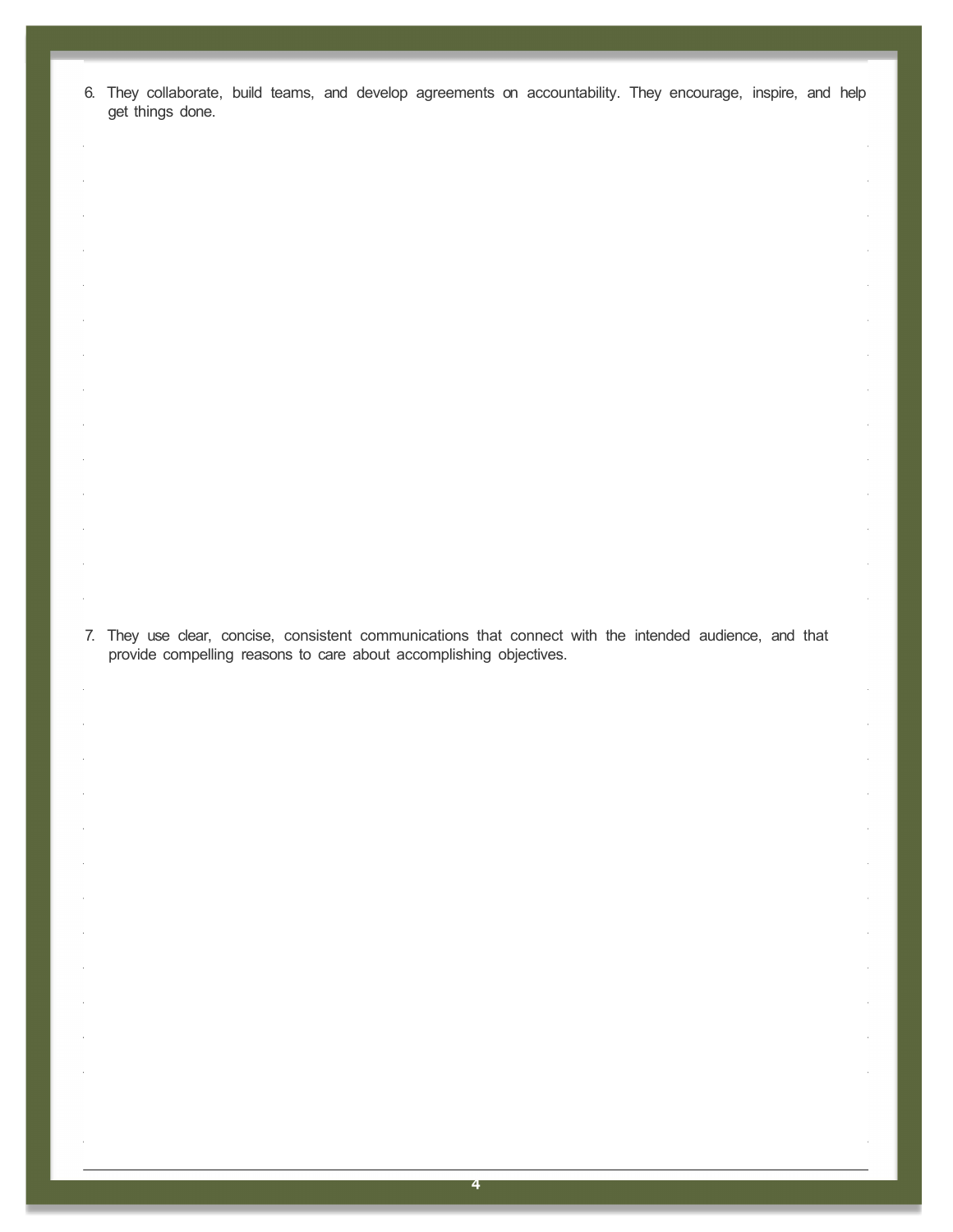8. They work well and engage with all types of personalities, at all levels. They support and work within the PWT, Line, and Branch organizational frameworks.

9. They are not limited by their title or level of authority, but proactively make wise decisions and find ways to move the work forward.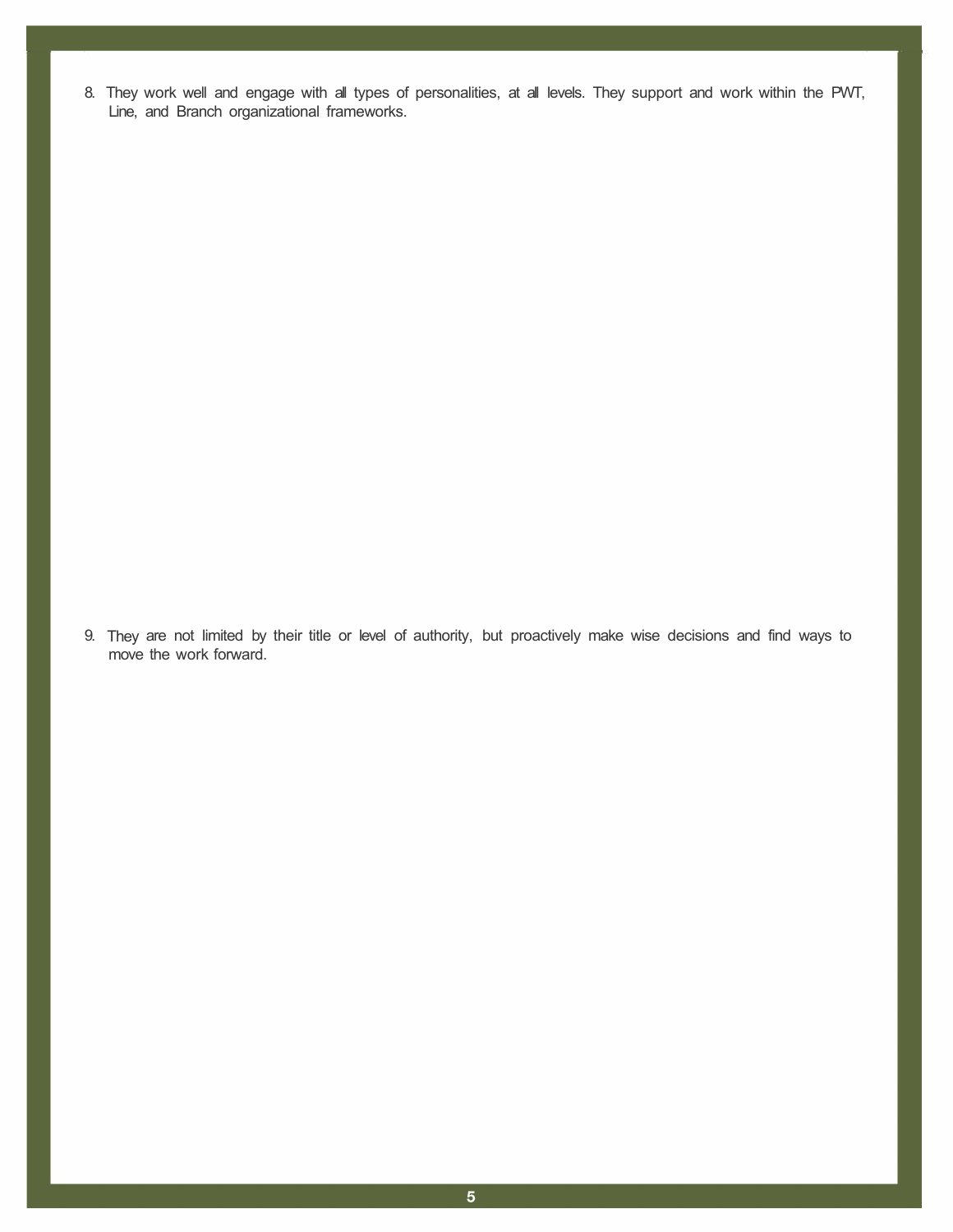# **ADDITIONAL WRITING AREA:**

(Please indicate the question number when using this area. Print or photocopy as many extra pages as you need and attach them to your nomination submission.)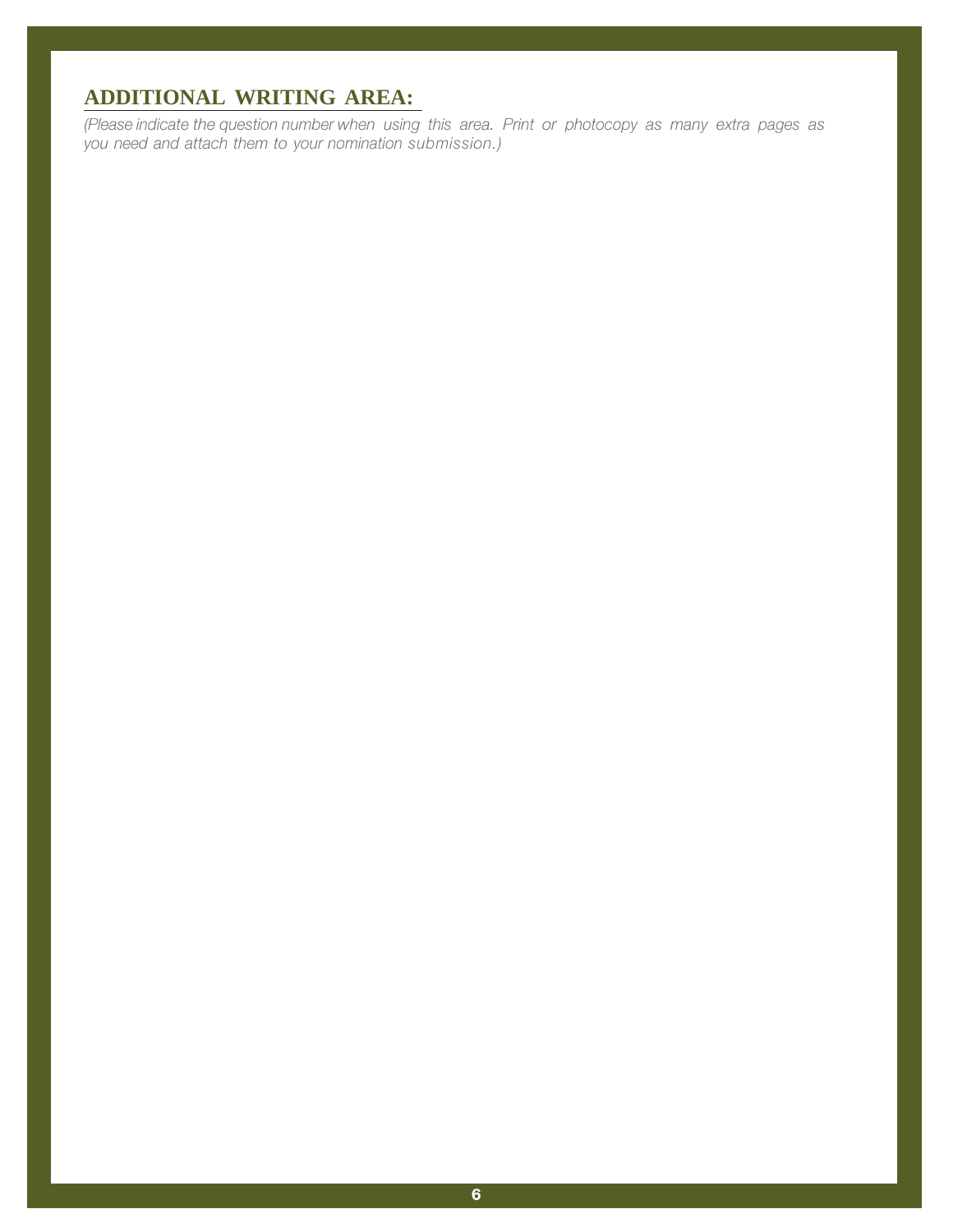

As you prepare your nomination submission, we have provided below a collection of leadership system elements as developed and taught by Douglas Bowie. To assist you in assembling your narrative, the information you share will be invaluable in learning more about your nominee. You are encouraged to provide examples. Coupled with your observations, this will generate a unique insight into your nominee's leadership. The more information and detail you provide will assist in learning more about your leadership nominee.

### Please fill out the Nomination form telling us about your nominee's capacity of leadership to manage-day-to-day operations and adapt to change.

Consider: Context, Vision, Resources, Results, Innovation and Cohesion

| <b>CONTEXT</b>    | Sees the big picture, identifies realities and challenges and recognizes stakeholders<br>and their expectations.                                                                                                             |
|-------------------|------------------------------------------------------------------------------------------------------------------------------------------------------------------------------------------------------------------------------|
| <b>VISION</b>     | Understands the importance of priorities, strategic goals and how our vision fits<br>into everyday operational activities.                                                                                                   |
| <b>RESOURCES</b>  | Recognizes financial and talent resources, identifies core competencies and work<br>process to meet internal and external requirements.                                                                                      |
| <b>RESULTS</b>    | Put first things first, follows through, meets deadlines, plans ahead, is accountable,<br>and achieves targets (e.g. KPI's, does appraisals and celebrates success).                                                         |
| <b>INNOVATION</b> | Locates best practices, seeks new opportunities and ideas to make improvements,<br>can adapt to change, explores creative and innovative ways to do things and takes<br>risks.                                               |
| <b>COHESION</b>   | Ensures that the Core Values and the purpose of the organization are used as guidelines<br>in all that the organization does and makes sure there is a clear line ofsight between<br>each Core Value and accepted behaviour. |